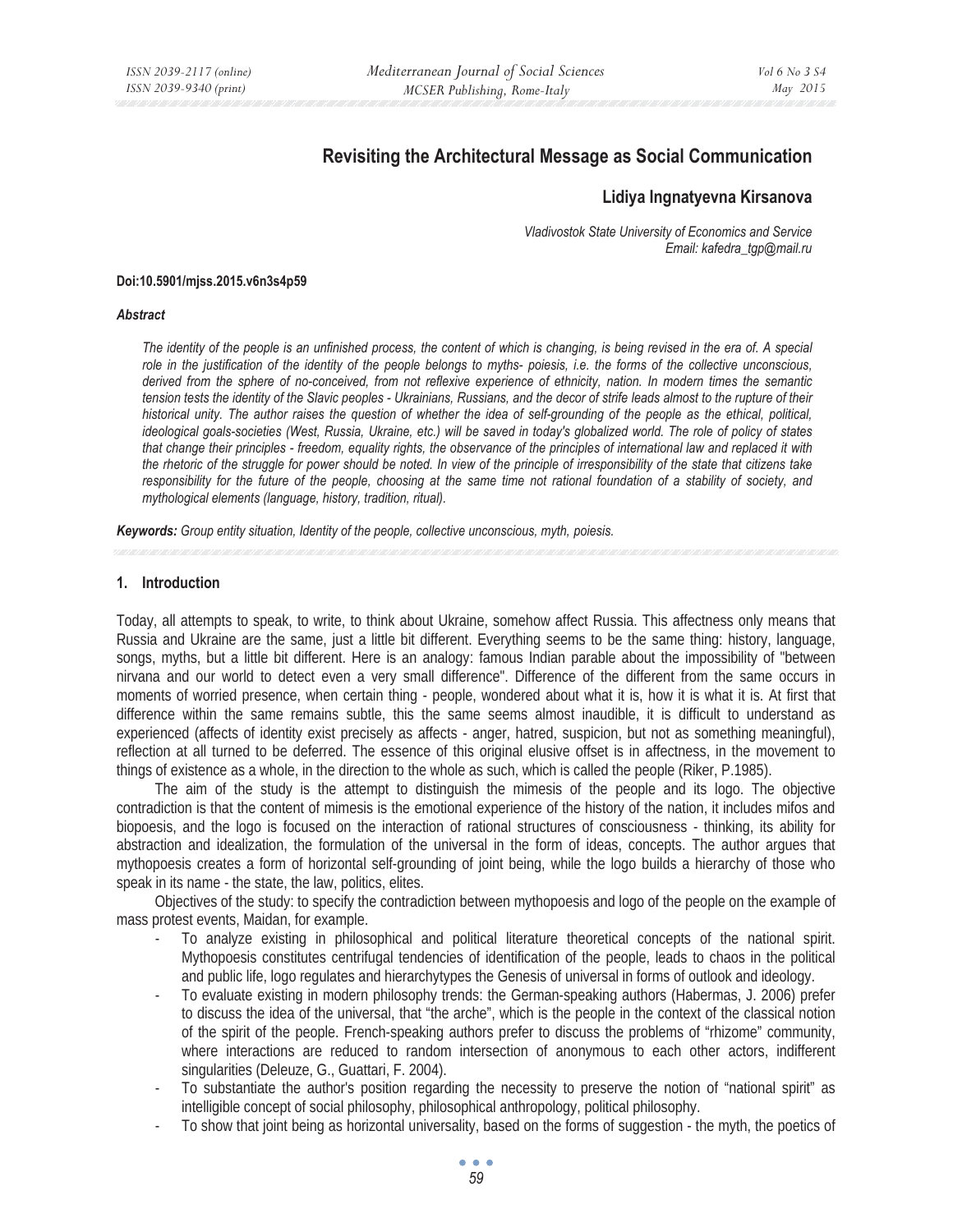myths, the ritual undergoes through several phases in its self-justification - chaos of protest consciousness; the rationale of people's life as an area of the country; the restriction of self-existent nation from external forms of identification methods of contiguity or rejection.

## **2. Literature Review**

Rationale and self-grounding of the people as some kind of "arche" social has a long historical and philosophical tradition. Martin Heidegger in the article "the Rationale of the German University" in 1931, taking the position of the rector suggested to consider the University as universal as that which gives justification to the German people (Bourdieu, P. 1991). He defined the Germans as a "nation of knowledge", labour and war.

"Community" of singularities is a society without-common. Jean-Luc Nancy in the work of "Being singular plural" considered the modern society as a community of singularities as determinate being (Nancy, J-L. 2000). Community of performance, exposing of joint existence as present, foreseeable, forms a surface of social without the possibility of secrecy, human uniqueness, etc.

Invaluable assistance in understanding the crisis of identity of the people had a work of modern Western thinkers, because Western society much earlier faced a society without-common, strife, war of "all against all".

Italian philosopher and theologian G. Agamben in his book "Homo Sacer.Sovereign power and bare life" diagnosed the appearance in the Western European world of some communities, which cannot claim to be a political being, their fate is to remain unity of "zoe", i.e. a simple biological mass (immigrants, prisoners, etc.) (Agamben, G. 1985). The author used the difference of the people as a political being and as a form of "zoe" in order to analyze the risks of people neglecting self-identification or putted in a situation of a ban on identity.

German philosopher J. Habermas in the political works of recent years regarded the situation of the Western world as the split of the West, as the field of the conflict of interaction of the nations, where mutual claims against each other can not be satisfied in a society of tolerance, but continue to exist as hidden, suppressed motives and desires of the peoples spirit. In detail he focused on the analysis the conflict of Germany and Poland (Habermas, J. 2006).

Important methodological quality is the view of Paul Riker on the fate of peoples, nations, ethnic groups, societies. He argues that the history of the people exists in the form of a story, the characteristic is the title of his book in two volumes: "Time and narrative". In the history remain peoples of Words and Books (Riker, P. 1985). From that follows that the peoples of epics, legends, and literature have a chance to justify and preserve their identity.

Ken Wilber wrote about the forms of the collective unconscious in its function of extension of self-conscious spirit. The psychologist claims that mythopoesis gives epic scope to the individual life, and the connection to the transpersonal energies saves a person from anxiety and fear. It should be noted that mythopoesis does not only increase the excitement, but also provokes obsession (Wilber, K. 1980).

Slovenian philosopher S. Zizek has thematize the problem of joint being by returning of the concept of ideology.He considred the re-ideologization of the Western world through the prism of "cynical" subject of ideology, which replaced the ethical subject of ideology. Zizek regards ideological positions of Stalin and Bukharin as the difference of cynical and conscientious subjects (Zizek, S. 2008). Outlook, mythopoesis, beliefs, ritualism as subjective forms of life are the elements of ideology, but they relate to its mimesis, not the logo.

To solve these tasks, the author relied on the methodology of structuralism and postructuralism. Structuralistic methodology allowed to identify in mythopoesis the mental units of analytics and their functions in the context of that whole which is called the people's spirit. The analyst does not copy the actual process of self-identification of joint life, but gives him a mental picture. Understanding of structural units of mythopoesis and its functions allowed to formulate the conclusion of the gathering of the people in the plane of the horizontal interactions from the center to the periphery. The periphery of the people is everywhere, but there is no center.

Poststructuralist methodology allowed to identify several points of identification, from which the actors are talking, i.e. the right to speech belongs to a variety of stakeholders - students, youth, politicians, military, radicals, women, pensioners, etc. The subjects of the speech dismember "clean" structure analysts, blur the research field, because their speaking is in the nature of "strife", a bitter dispute, but not dialogue.

# **3. Results and Discussions**

In a normal world, this movement to matter in general remains inconspicuous, not empirically perceived, mentally not reproducible as concepts, ideas. Due to the automaticity of everyday life, which includes ways to organize the household, hospitality, language, landscape, communication and so on., people don't think about what is the people, because it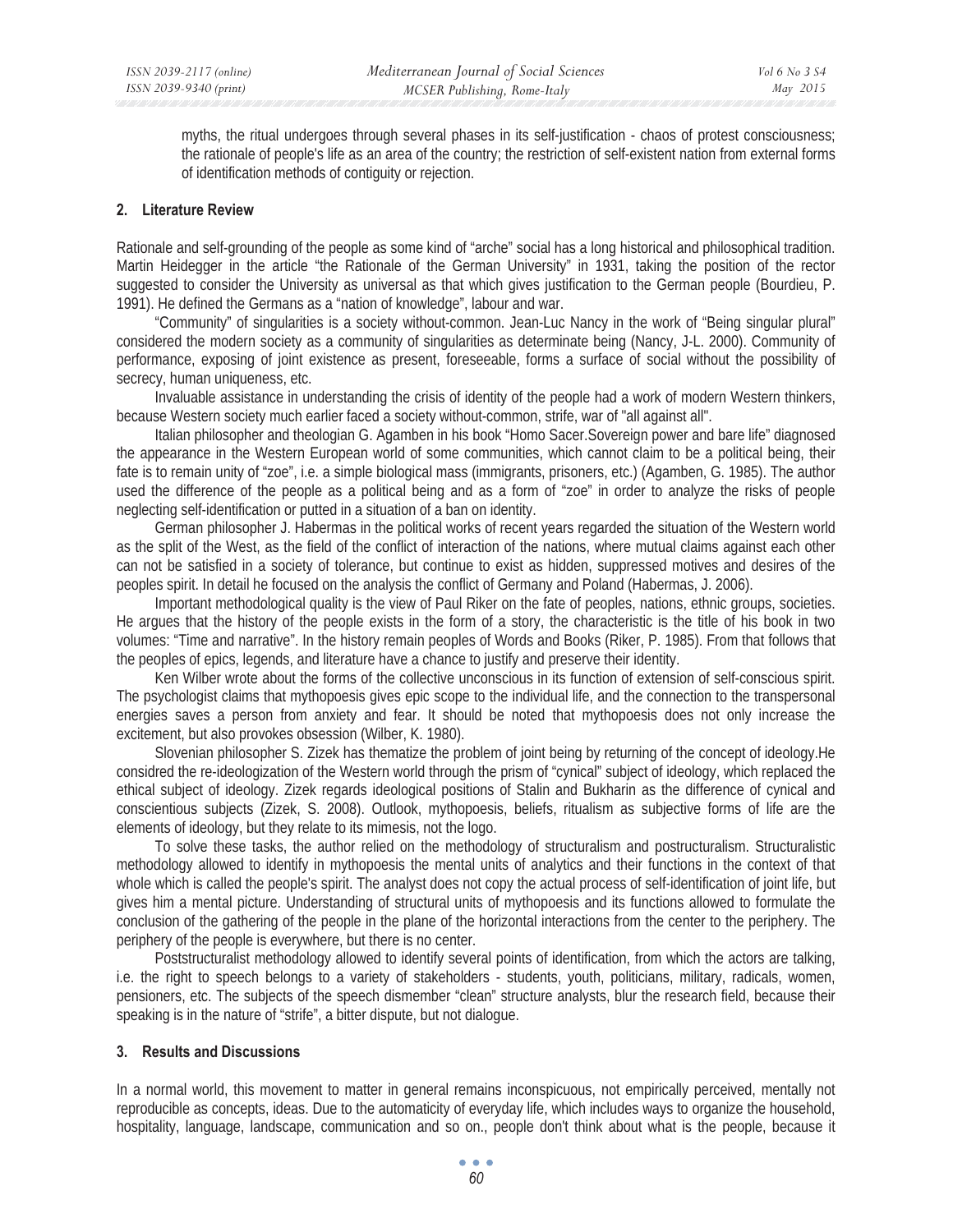already exists as something that somehow is present. In moments of crisis, the source of which can be the change of religion (paganism-Christianity), change of place of location of people (truncation or an increase in the borders), the inclusion of a whole of the people, and foreign elements (pressure immigration factors), ideological totality (Nazism, for example), the radicalization of relations "us" - "them", the formation of the image of "the enemy", etc. People have always exist, but it needs to find himself, it needs to define itself through the soil, blood, language, mythopoesis (Maffesoli, M. 1991). People "lack" itself as determinate being, as the content of everything that it can present itself as self-grounding in the forms of determinate being, to sit comfortably in it. The people is the source of identity, but from time to time it is necessary to it to constitute itself. At the point of crisis is implemented the strategy formulation "under the question" considereing the affestness by that matter, which is the people. Asking about the general that is the people means the failing in Genesis, in non-reasoning, which ontically is experienced as "something out of sorts", as a not-own Genesis, as anxiety and fear. A special place in attempts to self-determination of the people belongs to what is called "being-togetherwith". Joint Genesis can be forced in the form of a law (Declaration of the rights...), States (USSR, for example), ideology (Islamic state) or voluntary co-participation, the Commonwealth of free men (the beginning of the Maidan and was such an attempt, which caused the sympathy of many Nations). A special place in attempts of self-determination of the people belongs to what is called "Genesis-together-with". Joint Genesis can be forced in the form of a law (Declaration of the rights...), States (USSR, for example), ideology (Islamic state) or voluntary co-participation, the Commonwealth of free men (the beginning of the Maidan was such an attempt, which caused the sympathy of many nations). The transition from forced universality, the violence of which is compounded by the co-existence within the same national borders with othercommonalities with other sources of identification, to free and voluntary universality (like any strategy of liberation) in inevitable connection of risk factors. If in forced co-existence man is not attached to the universal in the form of freedom, it means he does not have a cut in that general, does not have business, fitness, does not belong to the substance of that case, which the state is (according to Rousseau, is not involved in the "Social contract"), does not determine his own destiny, so the people can easily forgiven with the state, law, and goes from vertical to horizontal dispensation of itself (direct arming of the people). Therefore clear is that indiscretion and even frivolity with which Ukraine gave up with its statehood, law, law in General, with any legitimacy. Originally freedom exists in the form of nothingness, emptiness seduces with the opportunity to write on it what you want-meanings. That is why in Ukraine made their ways a variety of commentators of meanings from the extreme right (radical sector) to the extreme left (anarchism in the form of a slogan: "supermarkets without sellers"). When some randomness exists, contingency in joint existence, the people needs knowledge of that, on the basis on which individual actors can participate in the new forms of universality. The people in the form of zoe, "naked life" must become the people of the policy or policies (Agamben, 1985).

The same, but a bit different we are experiencing in Russia: we are not in the way to a new(?) identity, do not put under the"question" being of that whole that we are - the Russian people. That is why we are balanced, calm and peaceful on the background of the anti-sanctions of America and the West, the fall of the ruble exchange rate to the dollar, increasing obsession of "Ukrainians", etc. We have not suffered the "storm and stress "of unfinished identity, which calls into question the very existence of the Ukrainian nation, which was formed as "the gift", or as violence. The stay "in the storm", on draughts of history is very risky. Weather something great (world Ukraine, European Ukraine) or a random, empty, unfounded will born from attempts of self-grounding? This is the choice that Ukraine are to make, and it is not alone, this applies to Poland, Germany, Hungary, Serbia and many from among the "Western" Nations (change in selfidentity: Eastern Europe became Euro-West because of membership in the European Union, concluded the risks of Serbs, Slovenes, poles, etc., Germany still bears the scars of a special "middle way" in relations with Europe (Habermas, J. 1983).

At existence of any problems with the self-grounding of the people, it makes sense to turn to history. If the birthplace of Western Nations is Greece, logical is the passage to the sources of self-identity of the inhabitants of the Greek city-polises. It is known that the Athenian freedom is determined not by the ability to work, the formation of things from nature ("the Cup from clay - famous system of 4 reasons according to Aristotle), not the amount of owned land or wealth, but the number of leisure. Plato, like Aristotle, believed the work being not worthy of a free man. Leisure, idleness, and nothing doing the Athenians put higher the labor for ontological reasons. Firstly, because any activity on the treatment of nature and turning it into a thing to share, sales, profit and so on. generates errors or defects of the incarnation. (Heidegger, M. 1996). According to Plato the real thing and its eidos are never the same, even at the essential mimesis: the ugly bowl differs from beautiful one in essence, their existence in both cases remains defective, but the only in measure of possible coincidence. The thing squeezes to eidos either constitutively or at random, but any fall in the facticity of present being remains defective. Labor as any product produces essential things (skills), and some ugly things. Ontically it is experienced as frustration – by freedom, democracy, arbitrariness, etc. Second ontological imperfection lies in the very structure of being preoccupied: the willingness to otherness, the ability to be different marks a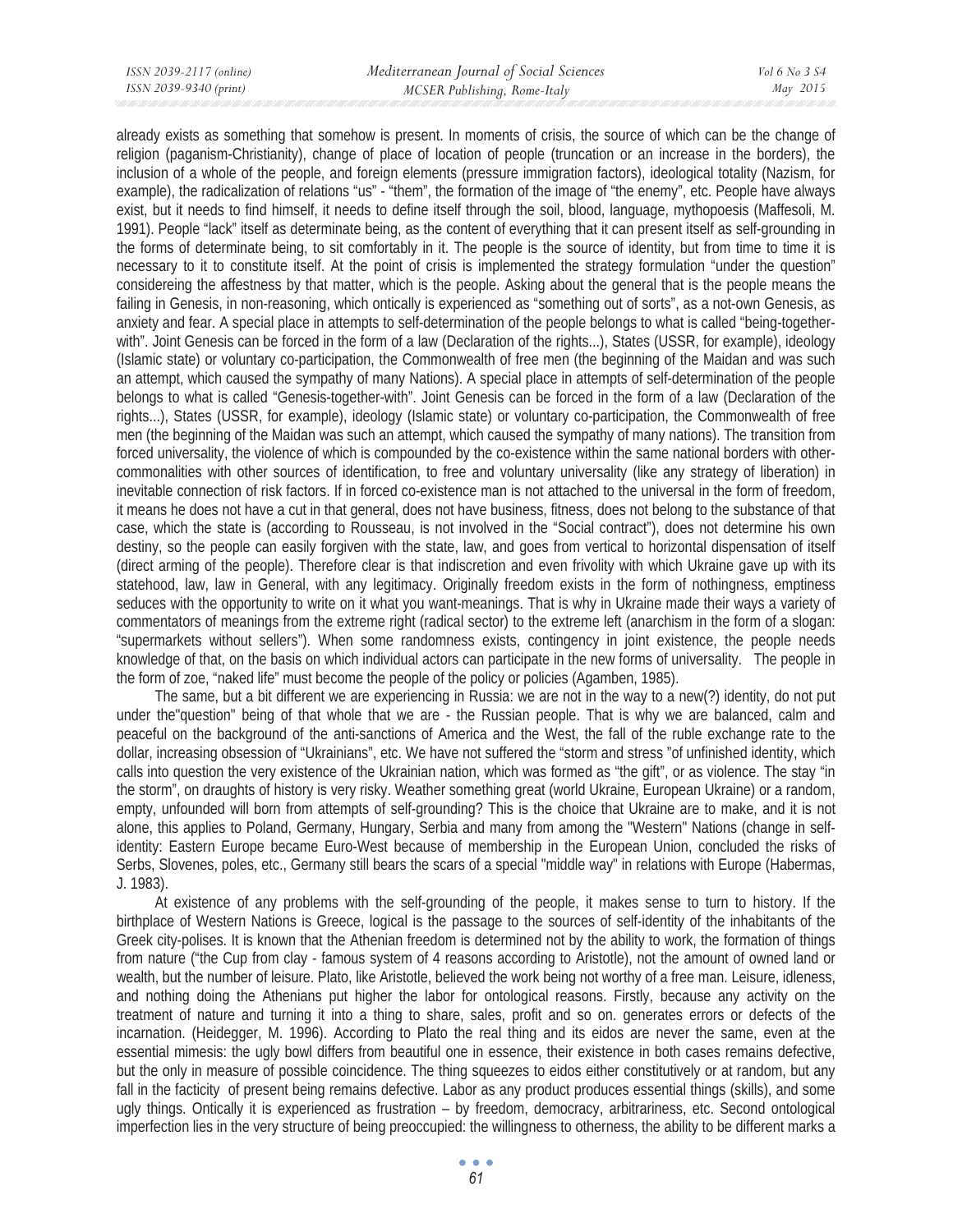man as a "being - all - possibilities", pushing of themselves beyond any factual. Goal-setting as that, for what exists in the mode of waiting for a possible future, that faces the facticity of the life-world, and therefore never can be implemented that ontically is experienced as stress of assumed otherwise-existence (the freedom of other is released from the worries of being, from which arise under the authority of these other, violence and manipulation) or escape from the institution of the new government (frustration, impotence).

If "self-care" was refined technique of life of the privileged strata of the Athenian aristocracy, the meaning of life for the elite to spiritual guidance (Plato believed that government must be ruled by the philosophers), from the Pythagoreans to the Stoics, the pleasure from oneself, narcissism, transpersonal extension of the well known forms of national, grassroots culture, such as the festivals, carnivals, processions, mass rituals, etc. Thus, the changing of ethical characters, the reproach of power, the production of "last" (bottom) at the place of "first" is not some sort of "dislocation", the defect of transpersonal experience (areal, "Maidan" of residence), but the action according to the merits of this event (transpersonal expands the boundaries of its subject by connecting mythological energies), and therefore it is necessary and natural (Wilber, K. 1980). To demolish the monuments of the former government (to destroy the monument to Lenin, for example) and lay flowers to others, reviled before - Stepan Bender, it only marks the turning "top" and "bottom", which marked all the nascent beginnings of a new identity of the people. J. Ranciere noticed that at horizontal identity the "arche" (the people) speaks on behalf of tradition, custom, myth (Ranciere, J. 1995). The mythology of the holiday and idleness reactivates in the collective unconscious some of the "ethnographic" nostalgic "slices of life", about which always dream of the people, lured by "overeated", "fat" elites (poetic expression of this sentiment is the tale of A. Tolstoy "Three fat men"). The ritual - who do not jump is the "Moskal", unconsciously "crowded" (a word of Pavel Florensky) from shamanism "includes" the experience of mythological, poetic, beautiful. Identification with a wonderful (keenness on miracle: the transformation of Ukraine into Europe) restores communication with myths-poiesis from "Evenings on a farm near Dikanka" (humanistic myth) to Viy (terrorist myth: the inability to properly read and speak is in danger of death). From the point of view of mythopoesis, Yatsenyuk, who studied English at Dianetics - Americans - the right guy, and Donetsk miners who do not wish to learn Ukrainian - must be killed. Zaporizhian Sich (the naming of the Ukrainian Parliament, the Rada refers to the dispensation of the Cossack world) is given a mythological function: there is a possibility of a different hierarchy of power relations- the change of the power from vertical to its horizontal. The Maidan is the model of power in which the periphery is everywhere, and the center is nowhere, i.e. the distribution of power relations is carried out according to the centrifugal principle. This should be attached with recovery of mythological image of "Kievan Rus", a romantic glorification of acts of Princess Olga, all the shards of the myths that were thrown into discussion in the field of the Maidan.

Without reliance on the myth can not be any mass movement (mystic of "soil and blood" was the basis of selfgrounding of the German people, the correct reading of the Torah is the bond of the Jewish people, etc.).

From the point of view of estethica, interesting is the speech of M. Heidegger, "the self-assertion of the German University", spoken in Freiburg on 27 may 1933. Its content goes beyond the themes of self-grounding of German University, it is about much larger and important: Heidegger argues that the German nation is a nation of knowledge, the essence of which is mated with will to knowledge, employment stress and the ability to withstand this force in terms of "strife" - defense and war. German thinker argues that self-grounding of the German people is not complete: "the Greatness of the beginning is not yet come. The beginning is still existing. It is not behind us as a once happening, but appears to us." Therefore, under the questioning is all the contents of the General-historical existence of the German people: "nature, history, language, people, custom, state; poetic saying, thinking, believing, sickness, madness, death, law, economy, technology" (Bourdieu, P. 1991). Universal, so is the "unknown" being that creates the world of deepest and extreme danger. "Because the spirit of the people is not just empty words game, not the content of not associated imagination, not boundless race of rational preparation and, especially, not the world-mind, but the determination of the will and expertise in mastering the universal essence" (Bourdieu, P. 1991). Heidegger, trying to save people from unbearable anxiety (!) to be abandoned in nothing, from the "failure in Genesis" proposes to rely on some knowledge, as if it exists, and is not coming, that the people could submit and surrender itself. On what can one relay? The myth of soil and blood, in other words, origin and birth, one should to expose onerself to a certain anamnesis of his past as possible away from standing from the present that should be presented to oneself. How to deconstruct, how to rewrite, to reinterpret their past?

Impulse, passion and even stiffness that is the content of the concept, introduced by Heidegger - determination. "Everything great is in tempest" - Heidegger finishes his rectorial speech with a quote from Plato. If the call to "distribution" (Storm?) was only result of individual temperament, things would be much (Motroschilowa, N. 1991). Personal obsession with something (ancient Germanic spirit) or someone (Fuhrer) does not have such historical proportions, which it acquires when connecting myths-poetic energies of the collective unconscious. Further, the fate of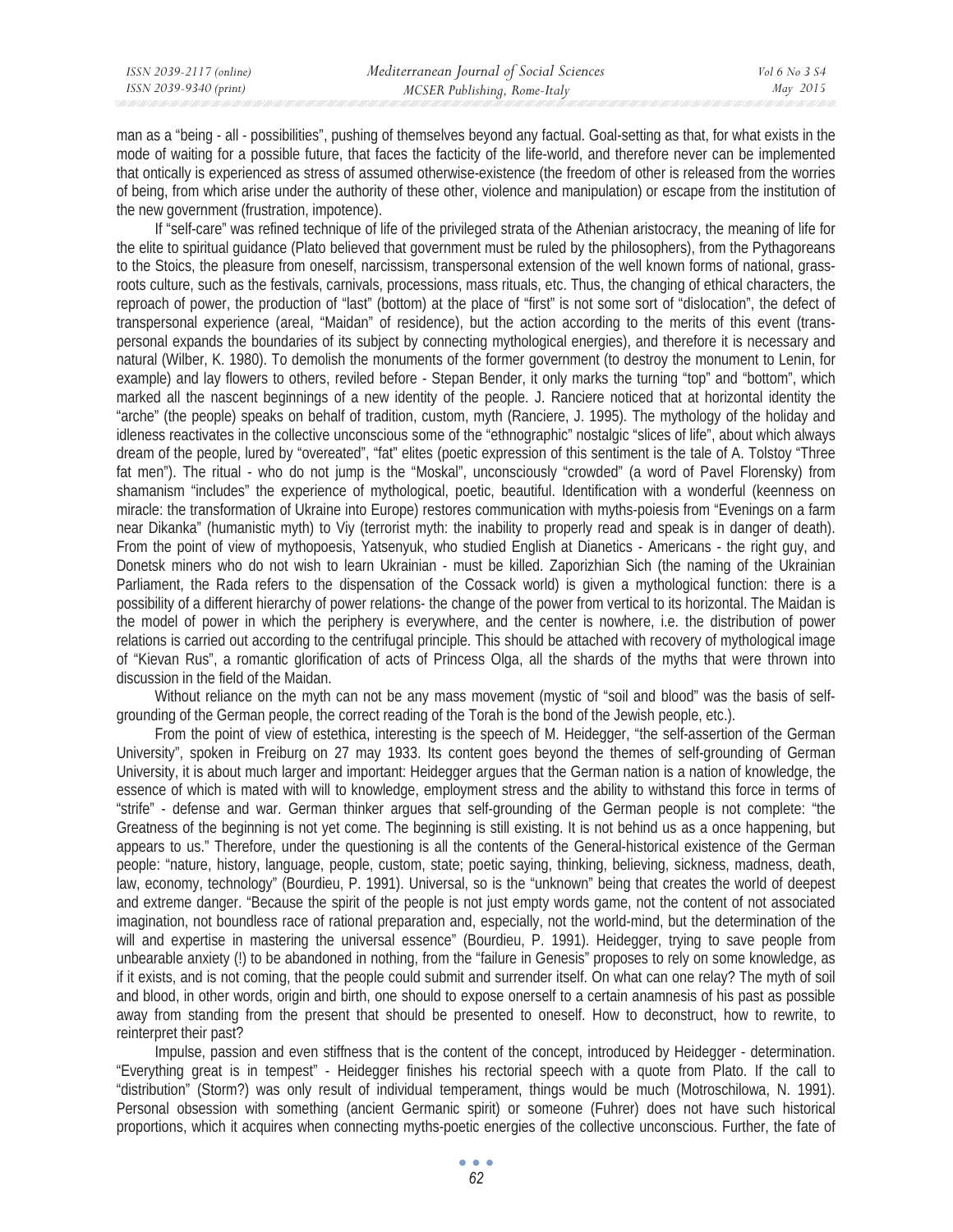the German people was defined as joint fate, co-thrownness, realization of community. Rector (chief, leader, providing the path to slave) turns to be the person who are moving by the force of the shocks of his(!) Daseina. At this point, it is necessary to distinguish existentioning as a fact of personal choice, and joining to the collective unconscious, which minimizes the personality. From this it follows that a significant difference of personal leading from anyone who is a gun or a conductor of the transpersonal. Heidegger certainly belongs to those who staying in existential anxiety, leads directs, points the way, because of this anxiety, and even despair, and has the courage to withstand (Heidegger's Nazism lead impenitence). There is another "leading" cynical manipulation of "mass", where the leader do not differ from any in the parameters of the mind or conscience

As in the ancient tradition, and in German intelligence, there are, at least, the possibility of two strategies of the identification of the people. One of them is based on collective identity or mystical type (soil, blood, origin, the birth of the "third Reich") or in the form of a plebiscite, when to commonness come through participation in voting, culminating in the creation of community, of being-together in the form of the polis as the policy ("the social contract", "universal trading state" I. Fichte, "European world" I. Kant etc.) Unlike collective, individual identity means that eksistentioning individual on bases of his solitary solutions (based on "my own" world) takes responsibility for what he is - the Greek, Roman, German, Russian, etc.

Collective and individual identity are heterogeneous, sometimes, disparate entities. The nation as a concrete universal is necessary in order to seal a mixed identity in whole, to ensure such picking up of past that proves its resolve in the future to be in a certain way. Namely through the spirit the people settles in place, thereby abides in the area. The territory can not be the bond of the people. What is the point of keeping boundaries when national spirit is weakened, and conversely the power of the people is attracting others, that's why territorial expansion takes the form of organic growth.

Mythopoesis of Maidan – strangely acceptable world that blends everything: from reliance on warlords, who are engaged in the war, and agriculture - to the Ukrainian feminists. Zaporizhian Sich is a horizontal agricultural settlement of the ethnic group that serves the purposes of defence, carrying out raids on neighbors for the purpose of enrichment, as well as the distribution of land for processing and cattle, ruled by elected atamans etc. Myths-poiesis includes shamanic ritual in the form of hours of "bobbing" for the purpose of maintaining emotional intensity of the action. A special word should be said about the Ukrainian feminist, mentioning the radical wing of this movement - the group "Femen". Namely they noted a "bare" attack on Putin, trying to oppose bare existence, life as zoe, to the society of the spectacle, staging and manipulation (Nancy, J-L. 2000). Mythopoesis is kept by the energy of dissipation, first, because it relies on being-inpieces", into fragments of different myths, and therefore nothing could gather, its strength lies in the periphery, the capture of a large number of friends and foes. Namely at this moment the percept "global Ukraine" was spread among protestants. Confirmation of the absence of a center of mythopoesis we find in the figures-the simulators - from aglossate Klitschko to dull Yatsenyuk. Secondly, any myth aspires to be universal: in the beginning of independence Ukraine was willing to be the Worldwide Ukraine to reveal to all the peoples the sample of radical freedom, taking from the origins of consumer communism ("to each according to his needs" - in stores without sellers) to the restoration of Kievan Rus, where Russia will be part of Ukraine. It should be noted that immediately followed upon the elections of the Rada the transformation of the universal myth, its collapse was found in the way of naming the neoformation of thebstate - Euroukrain, narrowing of the mythopoetic horizon of the identification evidences of the greater adequacy of the elites (the decision of the Parliament), rather than the masses.

The energy of mythopoesis, although is saving from anxiety and fear, so that outputs beyond the determinate being and every factuality (at this point with the threat of winter, rising prices and so on can be neglected) that is ontically experienced as euphoria and obsession, but being a dispersion cannot hold universally in the form of duration. Maidan quickly ended. The initial openness of the Maidan has exhausted itself, its orientation to the future in the form of the utopia project (Ukraine is an independent nation state, where all three concepts belong to the sphere of imagination, which is defined by Heidegger as the modus of the "presence of absence") demanded the self-isolation of that concrete universal, how feel themselves Ukrainian residents. Self-isolation is the core of the centering of the space, but not time, commonness on the basis of soil, blood, language. Centripetal tendencies prevailed over centrifugal. The bet was made on the Ukrainian language, the rejection of bilingualism. Attempts were made to make Ukraine a certain ethnographic "thing" : a closed in space boundaries, locked in one language, focusing on defense and war ("the nation state is a rather shaky temporary balance between the status of some ethnic Stuff - patriotism, nationalism, and so on are the universal function of the market" (Zizek, S. 2008). The consciousness of timing, being-to-end is not only the fate of the individual, but also of the Nations, the peoples, the space provides stability, reduces anxiety and fear, so it makes sense to create and maintain the Empire (Rome, Moscow). Mythologically safe House and the surrounding domesticity was always preferable Path (a metaphor for the time), forthcoming path-the road is always a cause for concern. This is confirmed by specialists psychiastrist: defect of spatial orientation is more severe neurosis than disorientation in time, which confirms,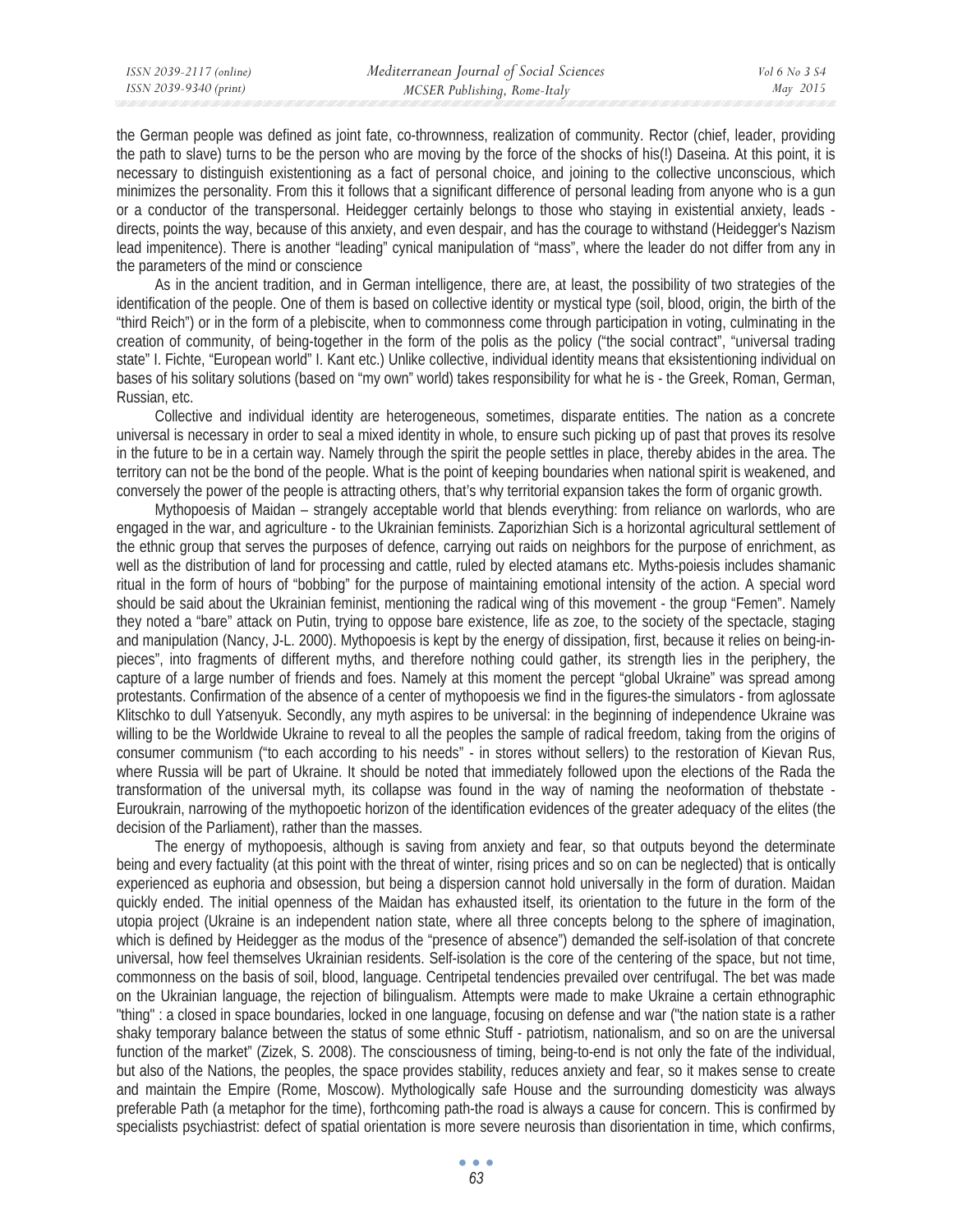| ISSN 2039-2117 (online) | Mediterranean Journal of Social Sciences | $Vol 6$ No 3 S4 |
|-------------------------|------------------------------------------|-----------------|
| ISSN 2039-9340 (print)  | MCSER Publishing, Rome-Italy             | May 2015        |

for example, the psychoanalyst Medard Boss (Heidegger, M. 2006). Time creates anxiety, a space free from the trouble that provides stability. The oblivion of the past, the lack of history affects people less than when the body loses organs" change of boundaries: it is such a painful reaction of Ukrainians to the possible rejection of the Crimea.

Many today in Ukraine think ("seemity", as known consoles, but is cheating) that from ethnic folk forms of spiritland, kinship language as from graft will born something whole-Ukrainian, that the desired joint being-with-others, which was the purpose of the Maidan. Mythopoesis of "dispersion" and spreading is rapidly exhausted, the reality has come into its own, which is subordinated to the need to build a national state, which causes a lot of difficulties. An anxiety before "tinity" is increasing: ahead are looming threat of loss of access to hydrocarbons, inflation, life "in debt", the domestic political struggle of elites, the awakening of the West and so on.

Let's try to understand whose interests in the West, is contradicted the elected by Ukraine's self-identification based on "ethnographic thing". It is known that M. Heidegger believed that the thing, understood according to Aristotle, true, essential mimesis, protection from anxiety before tinity. The thing is something produced, hand made, derived to being by a master, and therefore understandable and expensive, the near future, which involves all global communication - nature and the cosmos, the gods and mortals. The manufacture of things means the situation that it (a thing) one way or another affects everyone, obviously applies to everyone in the nation, this is what can be broadcast to argue. "Ethnographic" thing as not some self-isolated specialness (Ukraine as a national state) involves placing in the politics of the West, formed on the basis of a particular identity, on what is called the universal appeal of capital and information. Capital and information transcendent across the borders of nation sates, fuses their population in a single community of consumers of the same. Transnational corporations require universal openness of borders, and therefore, their policy is to prevent any kind of close contact and self-madeness, any people is not allowed to do something in their own way, neither the Scots nor the Catalans, neither Basque nor the Greeks. Cultural analogue of the universality of capital and information is multiculturalism - cultural exchange of rarities, useefficiency remnants of ethnicities, nationalities and the peoples (Zizek, S. 2008).

So, the new alarm and danger ahead for Ukraine: "ethnographic thing" as a pattern for the allocation of people based on nationalism, patriotism, the only language and so on., still being formed, is already an anachronism. Any national state, in which there is real ethnic tradition, prevents global circulation of capital. Today's Euro-America is the hegemony of the global market, multiculturalists tolerance, loyalty to claims such as: "equality-freedom-democracy". Contemporary philosopher S. Zizek, of Slovenian origin, affected by the pain of losing national identity, writes: "Global capitalism as cuts the umbilical cord connecting it with his mother-nation, and refers to their country of origin to another territory, that need to colonize" (Zizek, S. 2008). Edward Said warned that the external and internal colonization should be distinguished (Said, E. W. 1978). The USA Department of state - this is not America, it is rather a monster, cut off from "all" roots (from the Declaration of the rights...) and identities in favor of the Ministry of globalization and multiculturalism. The Department of state as monstrous formation together with multinational companies and international banks colonized his people, as all the others. It also successfully performs the external colonization organizes the "color" revolutions, Ukraine got the color orange, slips and even physically destroys the leaders of nation states (Guatemala, Panama, Iraq, Syria, Lebanon,etc.), distributes and supports until very unstable lifestyles and community (a variety of "man-made" group of Westerners, feminists, gays, paramilitary, fascist groups, etc.) in order to multiplex the generality of the people, to calm them down into smaller groups and to oppose each other. Multiculturalism is clearing space of concrete universality, frees people from the emotional and moral attachment to the nation as its man-made cause, creates "empty" space of the universal, in which inscribes its own meanings. Ukraine doesn't say that the West talks about Ukraine in their own language, making clear to themselves the events that occur on the Eastern edge of Europe. The right to speech in their own name withheld based on mythopoeia of people - tradition, tradition, tales, epics, etc. To give your text into the hands of "unknown" kind of interpreters means to lose power over past and future of the people (Derrida, J. 1978).

The whole of nation is divided: many Ukrainians are convinced that capitalism is the best form of life, I wish that it was saved, at least as their own imaginary. Elites and upper middle class hope to have time to take advantage of Western rights and freedoms (visa-free entry, education, work, etc.). They despise the "simple" people "europes" (Ukrainian patriots) called the "quilted jackets" (residents of Donbas) for that they are supposedly not able to break away from his community and language (Russian) identity. The struggle between these "two" peoples: on the one hand, part of those who are focused on the Western vector of development and those who wish to be defined through language, kinship, territory, will continue, and the degree of hardening increases because as the argument of the right side began to use tanks.

Coming danger and a surge of anxiety and fear are expected due to the fact that multiculturalists tolerance does not extend to the recognition of Ukraine as a special "ethnographic things." The centration of this kind of identity is based on the relevance, soil, kinship, language, nationalism and militarism, which inevitably leads to self-isolation. On the other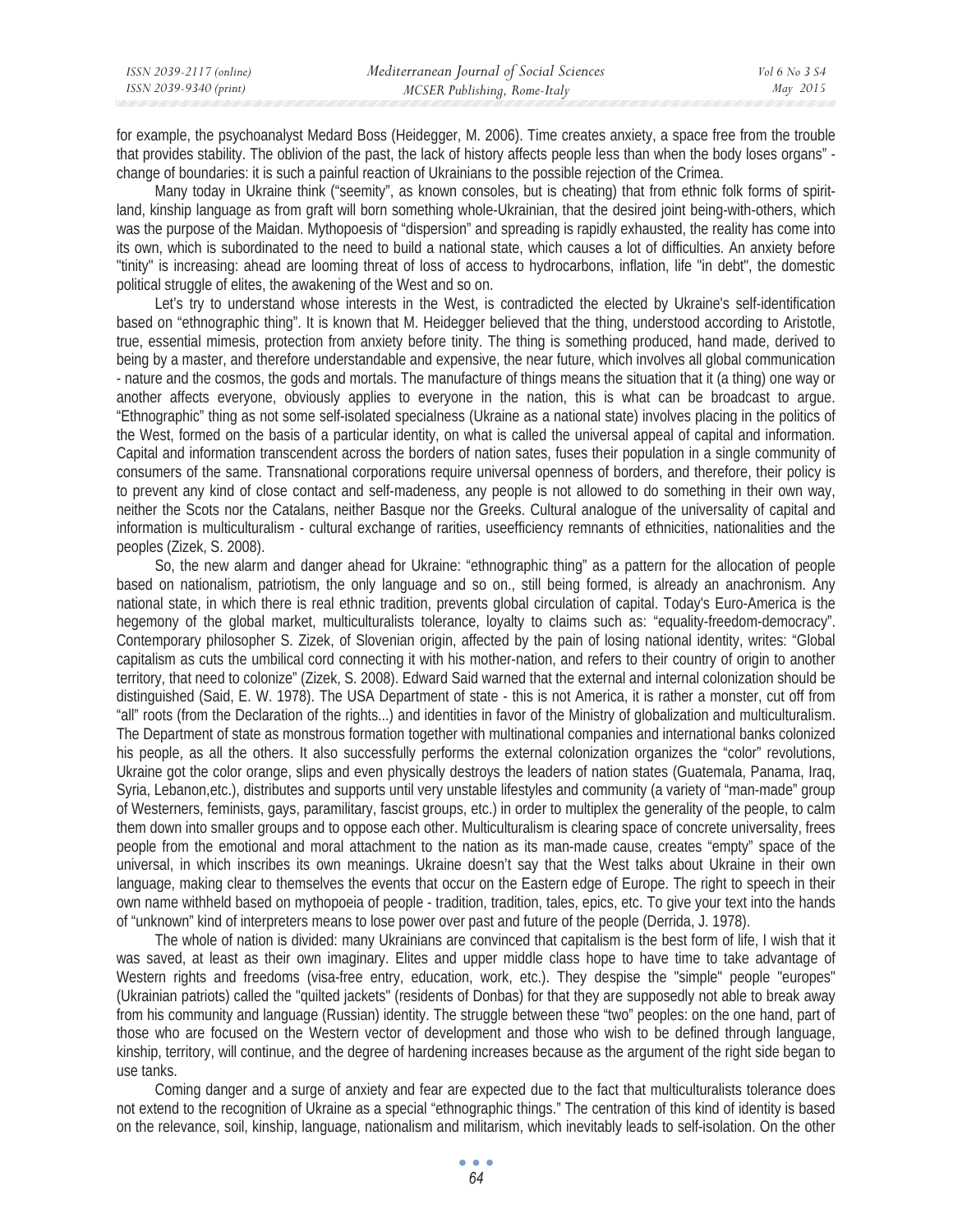hand, Ukraine signed the "colonization", the life of the debt, the rearmament of the army for NATO, the introduction of a foreign government Ministers, thereby de facto already refused national identity.

## **4. Conclusion**

Self-grounding of the people (Ukrainian, Russian, Polish, German, etc.) cannot be completed because in history there are crises of identity caused by the split of the social totality - war political and ideological conflicts, it makes the public opinion leaders, ideologues, politicians to return to the search of items of "arche".

Particular importance in shaping the identity of the people belongs to the forms of the collective unconscious, to archetypes, they have to be taken from mythopoesis - myths, epics, tales, historical tales, to give them a new modern interpretation. The work of philosophical reflection is in that in the past of people will be possible once to see the forms of life of the people in the present (Maidan, Bolotnaya, etc).

Self-grounding of the people allows it to move from a forced co-existence, when the coercion is exercised by "externated" entity (state ideology) to the free and voluntary forms of community.

## **References**

Agamben, G. (1985). Homo Sacer: Sovereign Power and Bare Life. In Europe. pp. 249.

Bourdieu, P. (1991). The politicak Ontologi of Martin Heidegger. Polity. pp. 282.

Derrida, J. (1978). The writing and differences. Chicago: University of Chicago Press. pp. 495.

Deleuze, G. & Guattari F. (2004). Anti-Oedipus of Capitalism and Schizophrenia. London and New York:Continuum, pp.432.

Foucault, M. (1986). The care of the self: The History of Sexuality, Vol. III Harmondsworth: Penguin. pp. 447.

Habermas, J. (1983). Philosophical-Political Profiles. Theory, Culture s society. Vol. 7. pp. 368.

Habermas, J. (2006). The Pivided West. ISBN 9780745635194. pp.192.

Heidegger, M. (1996). Being and Time. Albany: State University of York Press. pp. 447.

Heidegger, M. (2006). Zollikoner seminare. Vittorio Klostermann Frankfurt am Main. pp. 406.

Maffesoli, M. (1991). Enchantment of the world or divine social. M.: Progress.pp. 315

Motroschilowa, N. (1991). Philosophy of M. Heidegger and modern. M.: Nauka. pp. 253.

Nancy, J-L. (2000). Being Singular Plural. Stanford : Stanford University Press. pp. 272.

Ranciere, J. (1995). On the shores of politics. M.: Prectice. pp. 240.

Riker, P. (1985). Time and narrative. Chicago University of Chicago Press. pp. 496.

Said, E.W. (1978). Orientalism Western conceptions of the Orient. New York:Pantheon Books. pp. 635.

Wilber, K. (1980). Psychologia Perennis: The spectrum of consciousness. Paths beyond ego: the Transpersonal Dimensions in Psychology. Los Angeles. pp.232.

Zizek, S. (2008). The Fragil Absolute: Or, Why is the Christian legacy Worth Fignig For. London: Verso. pp. 178.